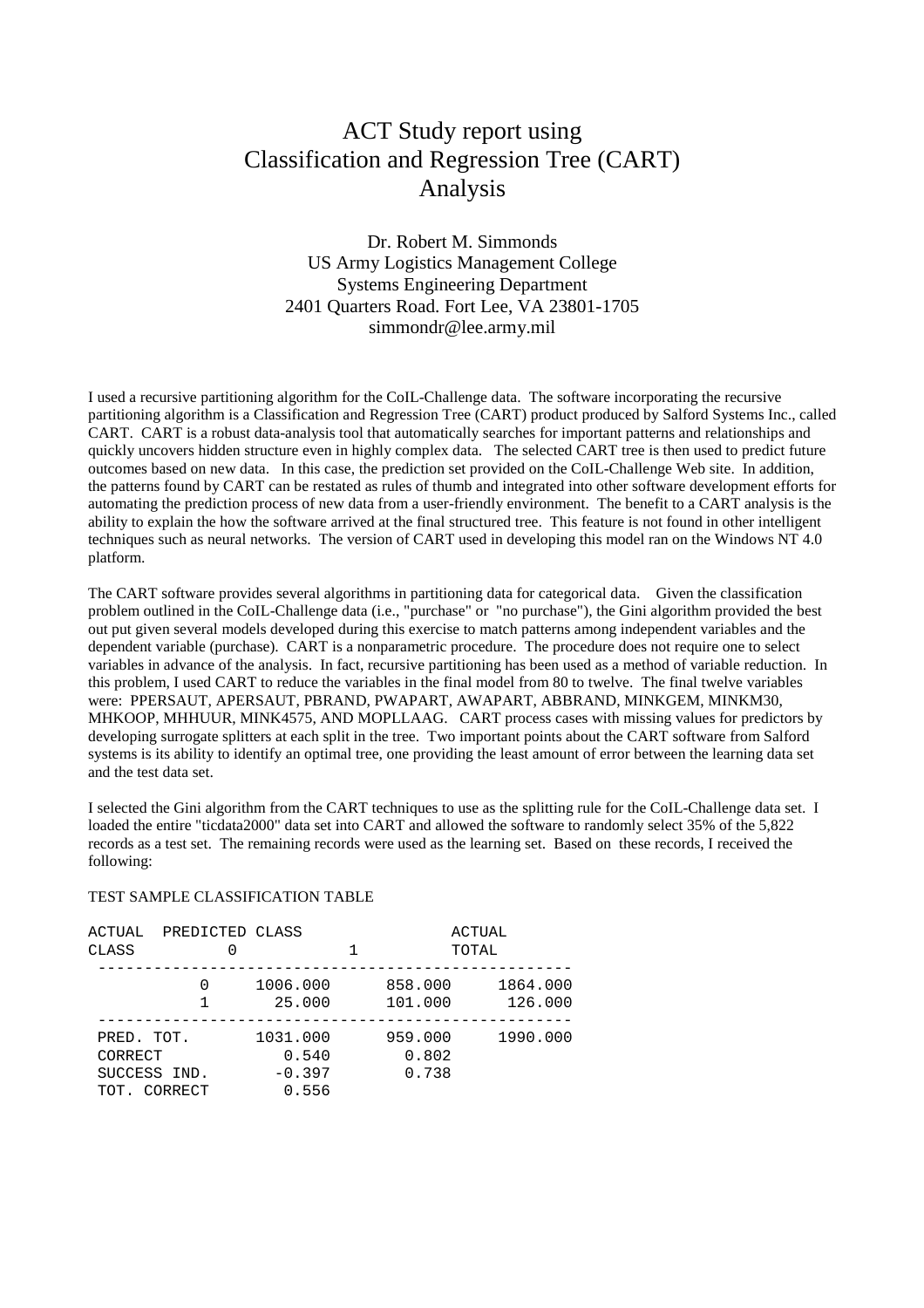The Gini algorithm splits the data to find terminal nodes that reduce the impurity factor of the original data set. Reducing the impurity of the data at the terminal node is used to explain the pattern that exists in the data. Basically as we understand the relationships between the independent variables, we begin to see patterns appear that explain why some individuals purchase caravan insurance while others do not purchase the insurance policy.

The Gini algorithm is expressed as:  $I(t) = 1 - S$ , where S is the sum of the squared probabilities p(jt) summed over all levels of the dependent variable. As an example, consider a data set where the dependent variable consists of three classifications such that the distirbution is 1/4, 1/4, 1/2. The Gini impurity index would be  $I(t) = 1 - (1/16 + 1/16 + 1/4)$  $= 1-374 = 0.626$  and would be interpreted to have a high impurity index, an index close to one (1). As an index approaches zero, the indication is that a particular node has less impurity and as a result the pattern is better in explaining how the data came to be in this node. In building the CART model, I selected the Gini algorithm as the splitting rule, identified the cost of a miss as  $1/2$  times as costly as a false alarm. A miss identified as predicting "no purchaset" and there was actually a "purchase"; where a false alarm was predicting a "purchase" and there was "no purchase.

I have a full analysis available upon request that outlines the tree statistics as well as each node in the tree. The explanation of why one does or does not purchases the caravan insurance can be found in a sample rule based generated from the tree analysis. These rules only highlight some of the variable relationships in the overall tree. /\*Terminal Node 1\*/

```
if
(
  MINKM30 \le 2.5 \&\&PBRAND \leq 2.5 &&
  MHHUUR \leq 0.5 &&
   PPERSAUT <= 2
)
{
  terminalNode = -1;
  class = 1;
}
/*Terminal Node 2*/
if
(
   MINKM30 <= 2.5 &&
  PBRAND \leq 2.5 &&
  MHHUUR \lt= 0.5 &&
   PPERSAUT > 2 &&
  PPERSAUT \leq 5.5)
{
  terminalNode = -2;
  class = 0;
}
/*Terminal Node 3*/
if
(
  PPERSAUT \leq 5.5 &&
   MINKM30 <= 2.5 &&
  PBRAND \leq 2.5 &&
  MHHUUR > 0.5)
{
  terminalNode = -3;
  class = 0;}
/*Terminal Node 4*/
if
```